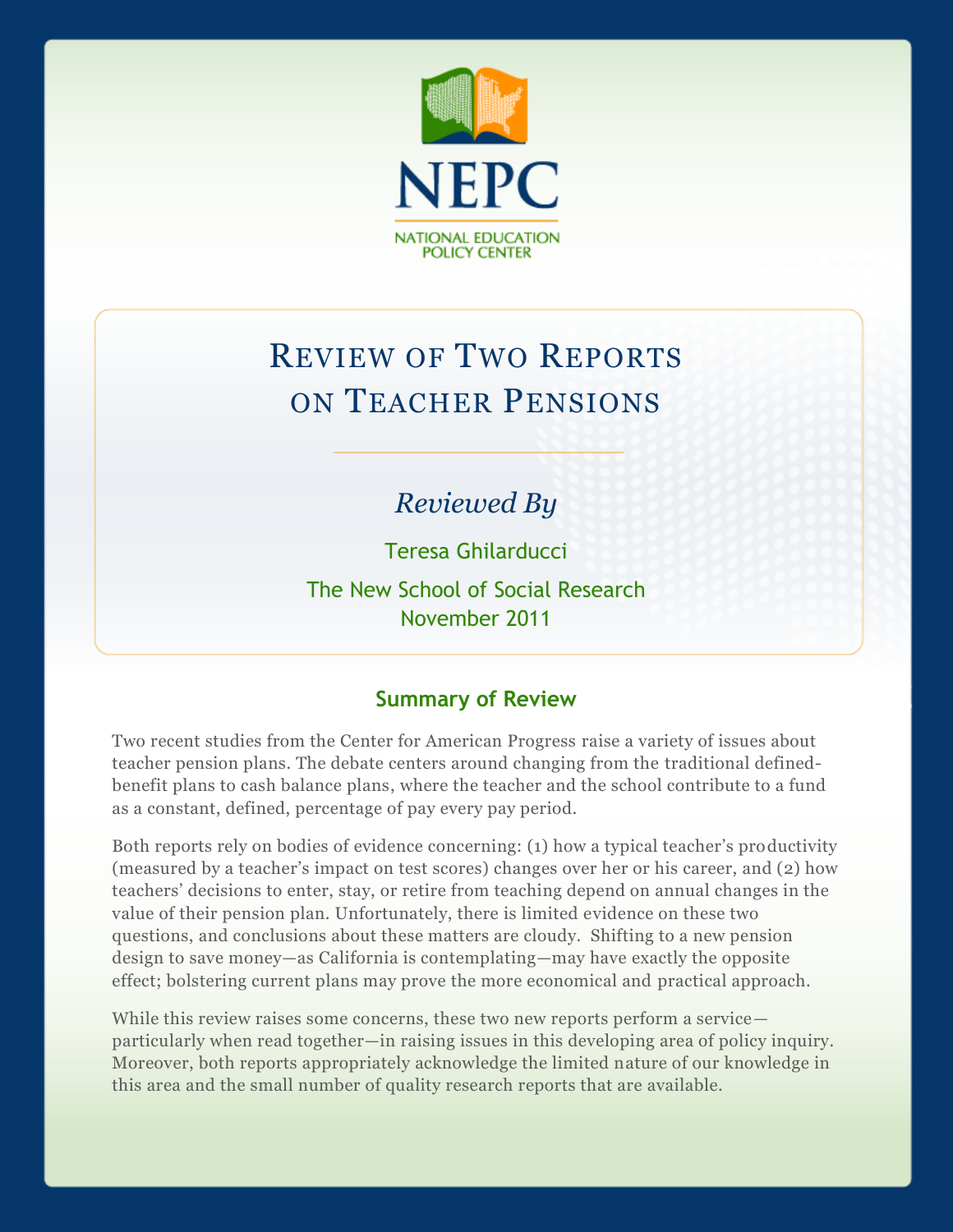**Kevin Welner** *Editor* **William Mathis** *Managing Director* **Erik Gunn** *Managing Editor*

#### **National Education Policy Center**

**School of Education, University of Colorado Boulder, CO 80309-0249 Telephone: 303-735-5290 Fax: 303-492-7090**

**Email: NEPC@colorado.edu http://nepc.colorado.edu**

**Publishing Director: Alex Molnar**



This is one of a series of Think Twice think tank reviews made possible in part by funding from the Great Lakes Center for Education Research and Practice. It is also available at http://greatlakescenter.org.

*This material is provided free of cost to NEPC's readers, who may make non-commercial use of the material as long as NEPC and its author are credited as the source. For inquiries about commercial use, please contact NEPC at nepc@colorado.edu.*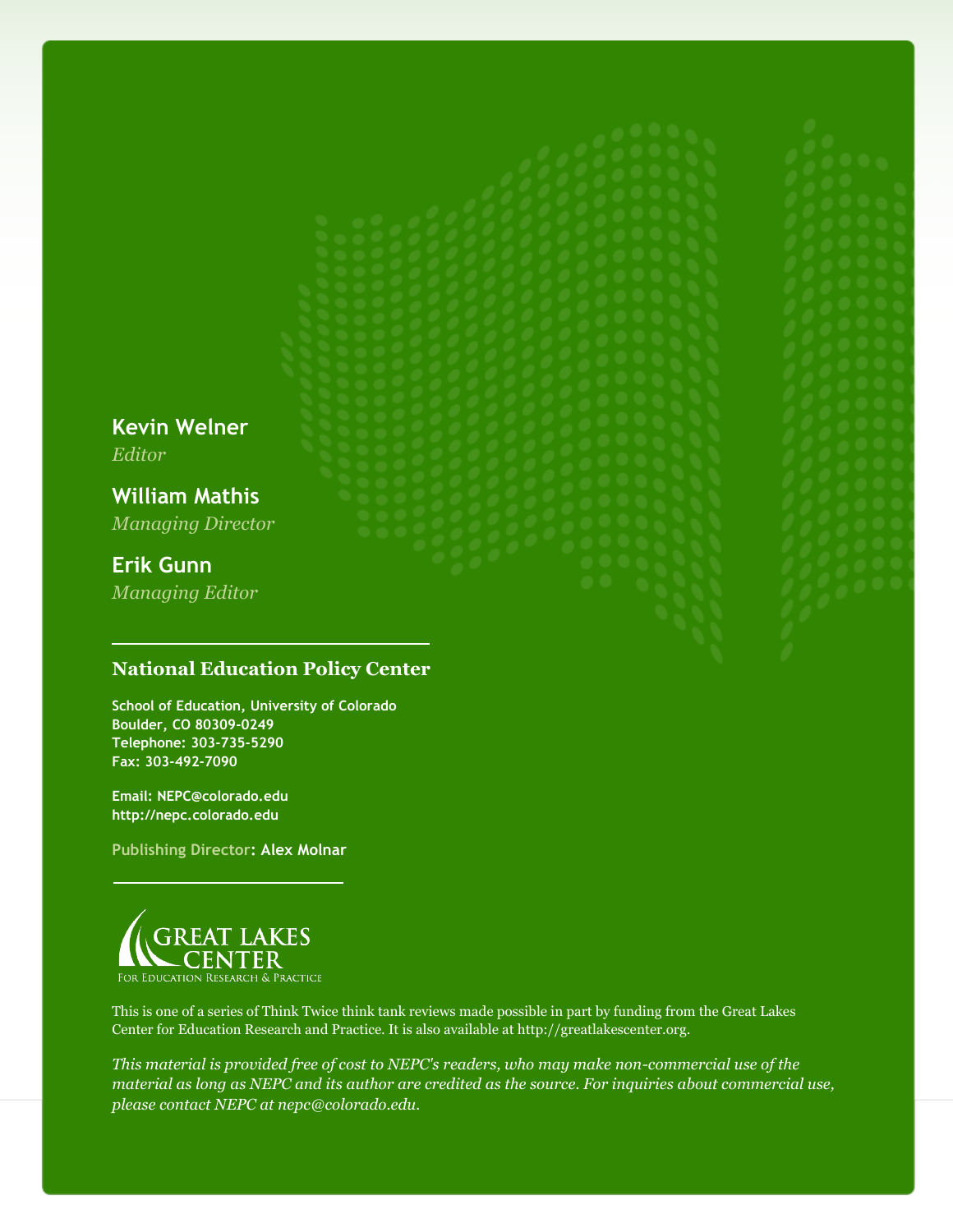# REVIEW OF *REDEFINING TEACHER PENSIONS* AND *BUYER BEWARE*

*Teresa Ghilarducci, The New School of Social Research*

#### **I. Introduction**

Contributing to the recent debate about how to reform and finance public school teachers' pension plans are two new studies from the think tank Center for American Progress. One study, *Redefining Teacher Pensions: Strategically Defined Benefits for New Teachers and*  Fiscal Sustainability for All,<sup>1</sup> is authored by Raegen T. Miller. The second, *Buyer Beware:* The Risks to Teacher Effectiveness from Changing Retirement Benefits,<sup>2</sup> is authored by Christian Weller. The reports address the costs and benefits of switching from the commonly used traditional defined-benefit (DB) pension plans to cash balance (CB) plans. The main difference between the two types of plans from the teacher's point of view is that the pension benefit in traditional plans is determined by a teacher's final salary. In contrast, CB plans accrue pensions faster because they base the final benefit on a career average; they are more "front-loaded" than the traditional "back-loaded" defined-benefit plan. From the point of view of the employer, the actuarial required annual contribution to the traditional plan varies from year to year depending on returns to the fund and changes in liabilities. In contrast, the annual required contribution to the cash balance plan remains the same.

Most (89%)<sup>3</sup> public school teachers participate in defined-benefit plans in which teachers earn monthly retirement benefits for life based on a benefit multiplier, years of service, and typically, the average of the last three to five years of salary. In a DB benefit structur e, the value of the pension benefit slowly increases and spikes up when the employee vests in the pension benefits, and it then increases for every year of service, since the final benefit is based on years of service and pay increases. These traditional DB plans can be thought of as back-loaded because teachers earn more retirement benefits relative to their salary later in their careers, creating incentives for teachers to stay on the job and in the plan, which typically encompasses most public schools in a state.

In a CB plan, teachers and employers contribute a share of an employee's salary into an account that earns a defined interest rate (the interest rate may vary slightly around a fixed rate). Therefore, in a CB plan, the pension value is a constant percentage of teachers' salaries, based on career-average earnings, not just the final years of pay.

http://nepc.colorado.edu/thinktank/review-redefining-teacher-pensions **1** *of* 13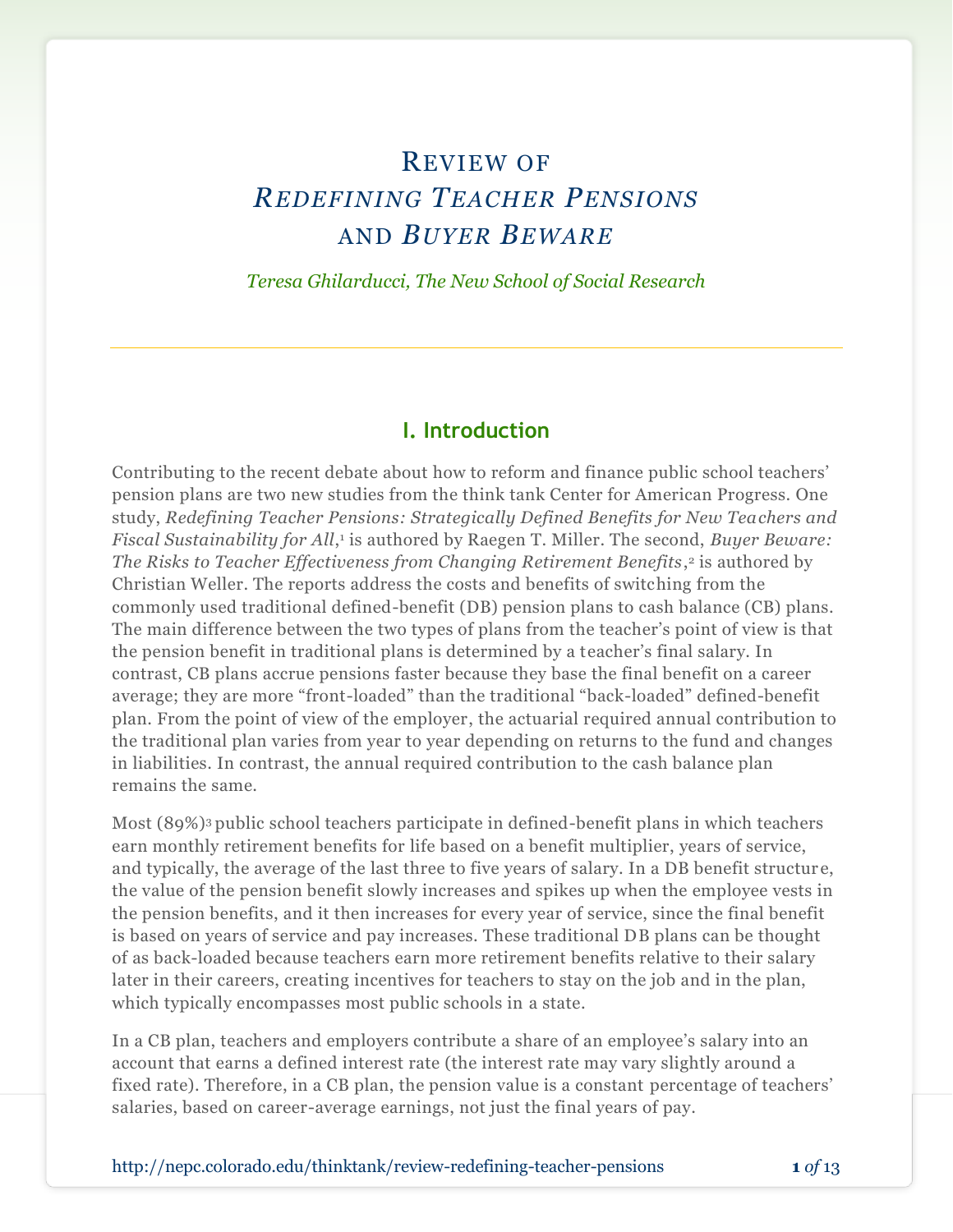A debate about which type of pension plan attracts and retains the most highly performing teachers in cost-effective ways is currently taking place as state and local governments face steep revenue declines. At the same time, the recession reduced the rate of investment return on states' pension funds, forcing states to increase their ongoing contributions when they can least afford it. Unlike many of the participants in the debate, these papers advise that current teachers' benefits should not be cut and that the CB plan should not reduce the average benefit. One report, *Redefining Teacher's Pensions*, advocates a CB plan but does not argue that a CB is cheaper. That is, it proposes an honest switch that would maintain the average benefit and costs.

In fact, it is expensive to replace a traditional pension plan with a CB plan if current benefits for teachers are maintained. This is because under the current DB structure teachers with just a few years of service received no benefits, but in a CB plan shortstayers would receive a small benefit. Thus, during the transition, current benefits would have to be paid without the transfer from short-term to longer-term service teachers. But *Redefining Teacher Pensions* argues the expense may be worthwhile, even if a CB plan encourages more turnover. Moreover, *Redefining Teacher Pensions* argues turnover is not a great obstacle because it takes only a few years for teachers to get to their peak performance. It argues as well that CB plans might create an incentive for more highly qualified applicants to enter teaching.

In contrast, *Buyer Beware* argues that the ability of cash balance plans to attract young teachers is likely weak and that if it takes teachers 10 years to get to peak performance then the turnover encouraged by CB plans will be very costly in term of lost average productivity when a district loses teachers who are still training.

Both reports conclude that if the CB effect on productivity is not strong, then shoring up existing pensions could be more cost-effective than switching to CB plans.

Neither report endorses transitioning to a type of pension plan (defined contribution) based on the 401(k) model, in which a teacher's retirement income would depend on the performance of her or his investments.

### **II. Findings and Conclusions of the Reports**

Two of the three main recommendations in *Redefining Teacher Pensions* criticize states for not adequately funding their teacher pension plans and call on states to better finance existing DB plans. First, the report argues that the federal government should use the Elementary and Secondary Education Act to encourage states to continuously contribute to their pension funds by reducing a school district's Title I allocation if the state fails to make actuarially required contributions to the defined-benefit plan.

The second recommendation is that states follow the lead of Georgia and Oklahoma and amend their state constitutions to require that an independent board cost out any benefit enhancements that the legislature makes before the benefit enhancement are implemented. The argument here is that state legislatures take an easy political path by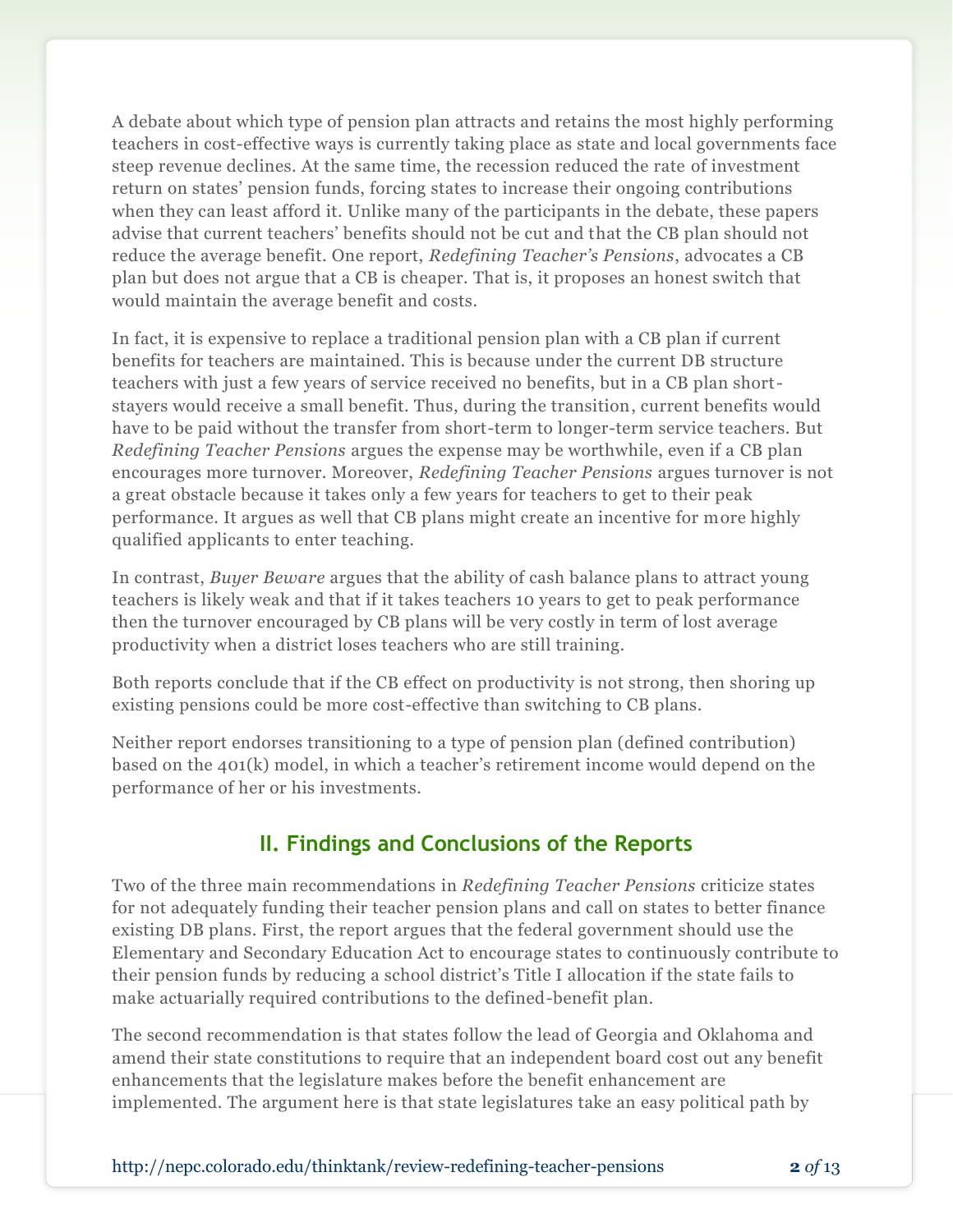enhancing benefits that have very high long-term costs. The delay in implementation may help politicians be less eager to raise benefits that the state ultimately will not honor.

Beyond these first two recommendations, however, *Redefining Teacher Pensions* advocates replacing current DB pension benefits for new teachers with CB plans. Under a CB plan, teachers would receive retirement benefits either as a lump sum or, preferably, as a lifetime stream of annual payments. Since the pension wealth in CB plans accrues steadily over a teacher's career, the report argues that the pension-based incentives to teach for an additional year are distributed evenly over a teacher's years of service. This means a CB plan would provide greater incentives for teachers to remain teaching in the critical time around years three to five, when their productivity is growing rapidly, <sup>4</sup> and at a time when younger teachers are more likely to leave. *Redefining Teacher Pensions* 

# *Teacher pensions have become a prominent topic in educational policy debates. These two reports are valuable contributions, not so much because of the proposals they set forth but as flags for the complicated and sometimes counter-productive effects of many current proposals.*

argues that the increase in pension accrual might slow down the turnover in this crucial time period, especially compared with back-loaded DB pension plans. Those more traditional plans, argues *Redefining Teacher Pensions*, unwisely create incentives for teachers, especially more politically powerful veteran teachers, to clamor for salary increases at the end of their careers. The report argues that this pension-design effect weakens support for alternative compensation systems, such as reward for performance and higher pay for newer teachers—systems that the report's author supports.

The second CAP report, *Buyer Beware*, is much shorter and more focused. It concludes that school districts' chances of improving average teacher effectiveness in a district where teacher's effectiveness is mostly discussed as a measure of a teacher's effect on students' test scores—are less than 42% if districts switched from DB to CB plans. *Buyer Beware* brings together two areas of research: research that links pensions to teachers' decisions to stay or leave the profession and research that relates teacher turnover to teacher effectiveness. That is, *Buyer Beware* cautions against a move from traditional DB plans to a CB plan design because the switch would increase turnover, lower the average age of teachers, and increase training costs. All three effects decrease overall teaching effectiveness in a school district.

Both reports recommend more research into how changing vesting schedules would affect turnover. *Redefining Teacher Pensions* calls for all states to adopt the Missouri rules, which require that state's Public School Retirement System to share information on teachers' individual retirement behavior with researchers after the data are cleaned to protect information on teachers and students.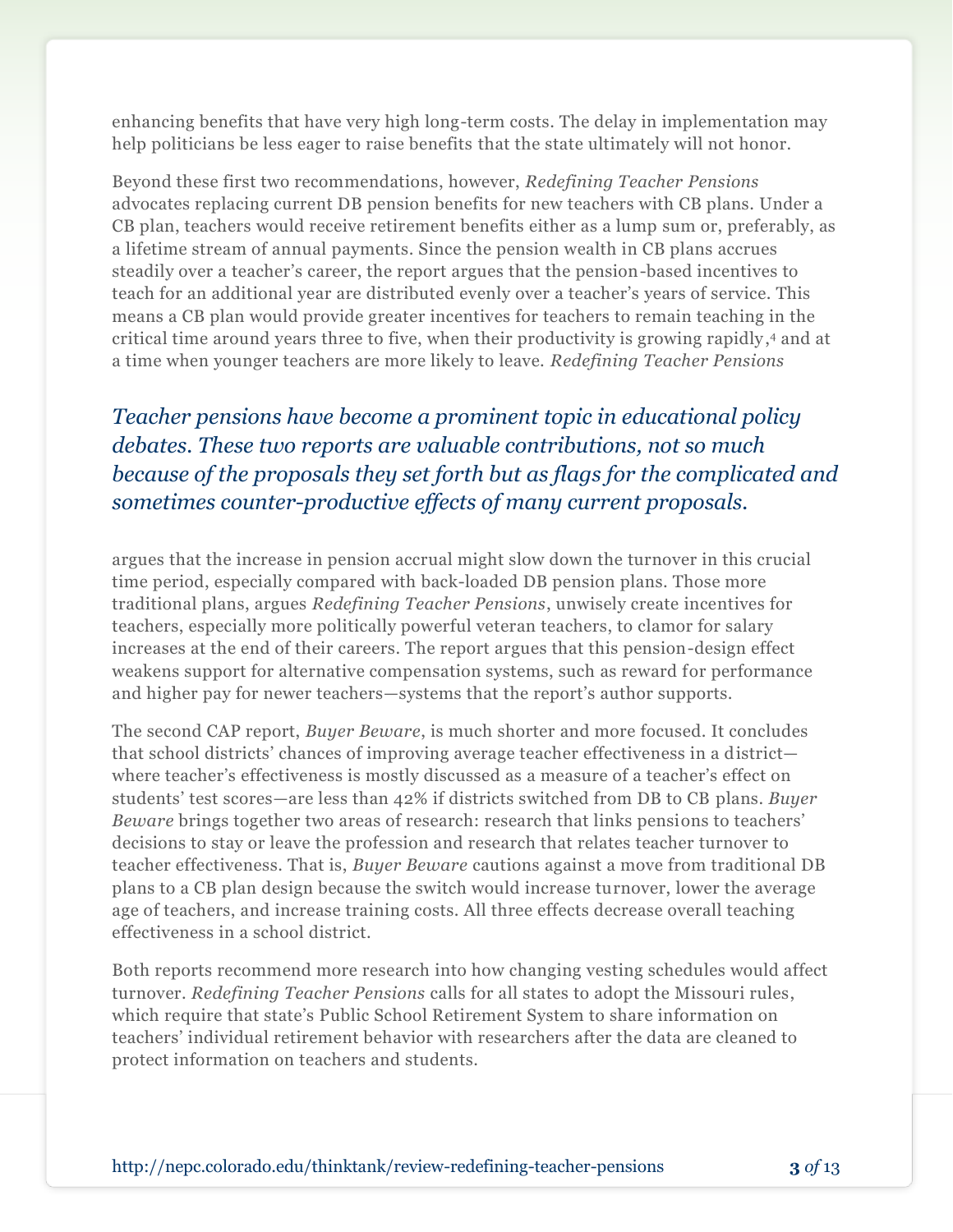#### **III. Rationale for the Reports' Findings**

Both reports attempt to offer insights into an area where the empirical research provides no clear answers. The *Redefining Teacher Pensions* report speculates about the effects of CB plans based on, the report acknowledges, scant literature on the productivity-ageexperience profile of teachers' careers and on the labor supply responsiveness of teachers to elements of pension design. *Buyer Beware* instead uses economic simulations of pension design effects' on teacher effectiveness, concluding that switching to a CB design would likely cost states more money and reduce teacher effectiveness.

A foundational idea in both reports is that employers should use pay and employee benefits to engineer individuals' decisions to become teachers and continue a career in teaching, either in a certain school district or in the profession. Both studies acknowledge that pensions are an important part of teachers' pay and that different pension designs produce different benefits for each year of service. Both reports rely on the same type of model that relates the value of pension benefit accrual to each year of a teacher's service. As noted earlier, in a CB plan the relationship between accrual and service is more even than in a traditional DB plan.

A DB plan provides a benefit based on a specific, defined formula. CB plans specify the amount of contributions into an employee's account—based as a percent of current salary—to be made by the employer and employee, and the employer defines the rate of return on those contributions. After the vesting period, the teacher can withdraw the amount in the CB plan so the value each year stays even with salary and returns. With the DB approach, the pension value jumps up sharply at about year 10 (when, typically, a teacher is eligible to eventually collect a pension). The value of the traditional benefit continues to rise steeply past age 53 because pensions are based on final average salaries.<sup>5</sup>

Both reports use arguments based in labor economics that assert that employers eventually create compensation designs, including pensions, that induce employees to stay long enough to train for peak performance and then leave when productivity starts to wane. The theory is that the pension design is an artful balance of inducing loyalty and commitment when needed, and encouraging retirement decisions when the time is right.

The essential element of a traditional, back-loaded, DB pension is to not provide (vest) pensions for new, inexperienced teachers until they are operating at peak. A pension system that does not encourage teachers to stay teaching when their productivity is just about to peak, therefore, may not be doing its job to optimize turnover decisions. Similarly, a pension system that encourages teachers to work long after their productivity has declined would also be a failure. It's a neat trick, a worthy trick, to get the incentives right, and that is what pension design aims to do, along with ensuring an adequate pension benefit.<sup>6</sup>

*Redefining Teacher Pensions* argues that back-loaded DB pensions do not meet the productivity goals, while CB plans do. In contrast *Buyer Beware* concludes that adopting front-loaded, CB plans would likely reduce teaching effectiveness because the change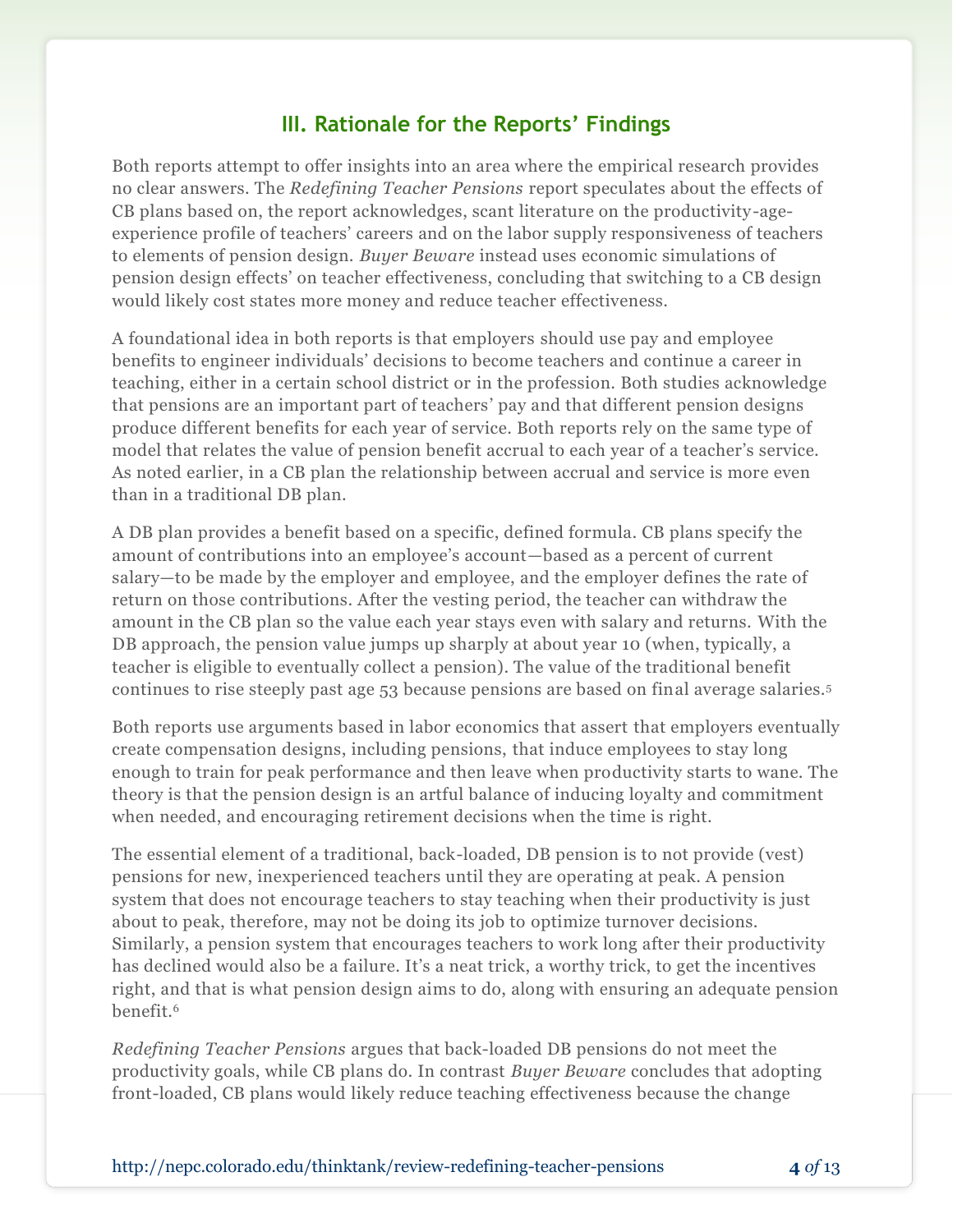would encourage turnover, increase training costs, and reduce funds available for pay raises for new teachers. The resulting increased turnover would reduce the average level of teacher experience in a district, which, in turn would diminish teacher effectiveness.

To its credit, *Buyer Beware* refers to the scholarship on why teachers decide to stay in their jobs and therefore backs off from making too many claims about how important pension design is in decisions to stay or go. The report suggests that teachers' decisions to remain in the profession or at a particular school generally depend not on marginal changes in pension accrual but on larger issues, such as "work-life quality issues," including "sense of support by school leadership, role in decision-making, and school safety or classroom management issues."7

Finally, *Buyer Beware* points out that private companies can use stock options and other devices to encourage longevity and loyalty, but in terms of financial incentives school districts have very little besides back-loaded pension plans to encourage loyalty and reduce turnover.

Below is a more detailed look at the rationales for the findings in each report.

#### **A. Rationale for the Findings in** *Redefining Teacher Pensions*

*Redefining Teacher Pensions* offers four critiques of DB pension plans, and with each one, concludes that the DB approach works against retaining and attracting highly productive teachers. First is the assertion that, because the ultimate pension benefit in a traditional defined-benefit pension plan is based on final salaries, veteran teachers will use their bargaining power to boost their final salaries at the expense of innovative pay systems such as merit pay for new teachers.

The second criticism is that, according to a 2004 Harvard University thesis, <sup>8</sup> 40% of teachers change careers. Retirement plans that serve teachers with careers of 25-30 years serve those teachers very poorly. Third, defined-benefit plans are not easily portable across states. (*Buyer Beware* agrees with this third criticism.) The fourth criticism of the DB structure is the claim that teacher productivity—promoting student achievement gains peaks at between five and 10 years of teacher experience. From this empirical claim, which is supported by only one study, *Redefining Teacher Pensions* concludes that back-loading pensions means that pension incentives to teach an additional year are much greater for teachers a couple of decades into the profession than for those with fewer than 10 years of experience. Miller, the author of *Redefining Teacher Pensions*, writes, "It is plausible that a more even distribution of retention incentives along the continuum of experience could increase the rate of retention among teachers still on the learning curve without significantly lowering the retention of effective teachers with more than 10 years of experience."

In contrast, *Redefining Teacher Pensions* argues, cash balance plans have the attractive feature of not penalizing teachers who leave the profession or who migrate to teach in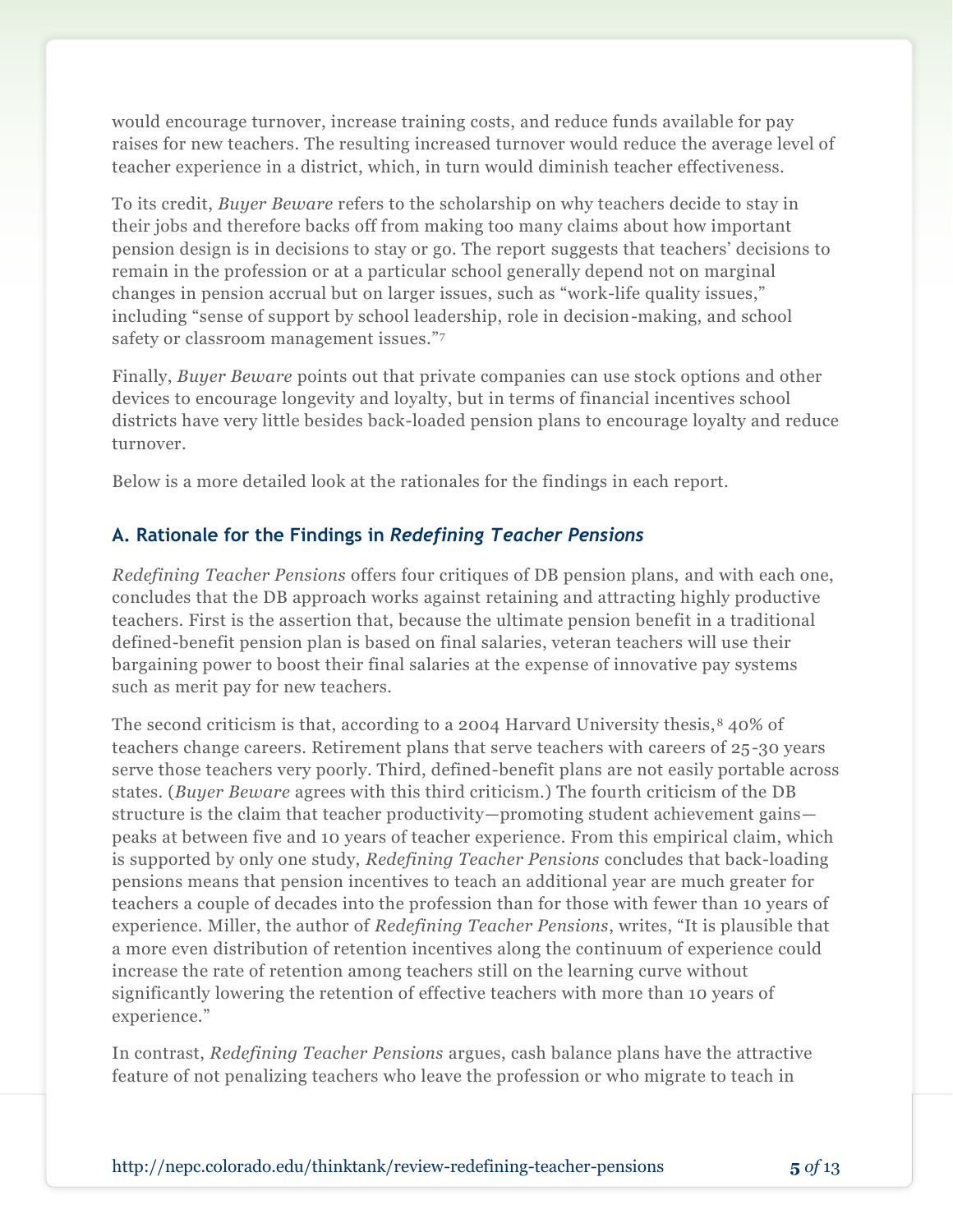other states. Teachers can withdraw money from their CB accounts; in contrast a teacher who leaves a DB plan forgoes large increases in the benefit at higher years of service.

#### **B. Rationale for the Findings in** *Buyer Beware*

*Buyer Beware* is a straightforward economic policy change study that simulates how teachers' effectiveness changes under different pension designs. Key inputs in the simulation are how pension design affects turnover; how steep the learning curve is for new teachers to become maximally effective; and how initial pay affects teacher productivity, learning, and turnover.

There are four steps in the *Buyer Beware* simulations. First, the report equalizes the contribution costs to each type of pension plan the author simulates: a typical teacher's DB pension plan's annual cost, a CB plan's pay credit, and the costs of a defined-contribution plan (such as a 401(k)). The equalized cost used in the report is 10.25% of pay, the current typical cost of state pension plans. The second step is "Monte Carlo simulations" that create 1,000 hypothetical scenarios based on the existing evidence for the key parameters to calculate the probability of improving teacher effectiveness after switching retirement benefit design. The third step is to alter each assumption about the role of experience, effectiveness, and turnover to model how changing pension design affects the probability of improving average teacher effectiveness.

Last, the report calculates the transition costs from a defined-benefit pension to alternative retirement benefits. There are always transition costs—*Redefining Teacher Pensions* acknowledges them also—because in a CB system high-turnover teachers would be collecting small CB benefits that in a DB system would be available to fund the higher benefits of longer-service teachers.

*Buyer Beware* concludes that a state should do four things if it does switch to a CB plan. Three of the four recommendations in the list (described below) are aimed at preserving teacher effectiveness. (The fourth recommendation of *Buyer Beware* agrees with *Redefining Teacher's Pensions* that states should increase pension contributions.)

First, *Buyer Beware* calls for policymakers to devise personnel strategies that lower teacher turnover if CB plans were in place. If schools do not devise personnel tools that have the same longevity incentives that back-loaded defined pension plans do, eliminating DB plans may lower average teacher effectiveness in a state. School districts that hire teachers who can spend up to 10 years learning from mentors, acquiring training, and learning from experience to get as good as they can get would experience a decline in average productivity if the teachers were induced to leave 15 or 20 years into their careers.

Second, *Buyer Beware* warns policymakers who switch to CB plans that they need policies to accelerate the learning curve, to make new teachers more effective faster so that losing teachers five to 10 years into their careers does not reduce average productivity as much.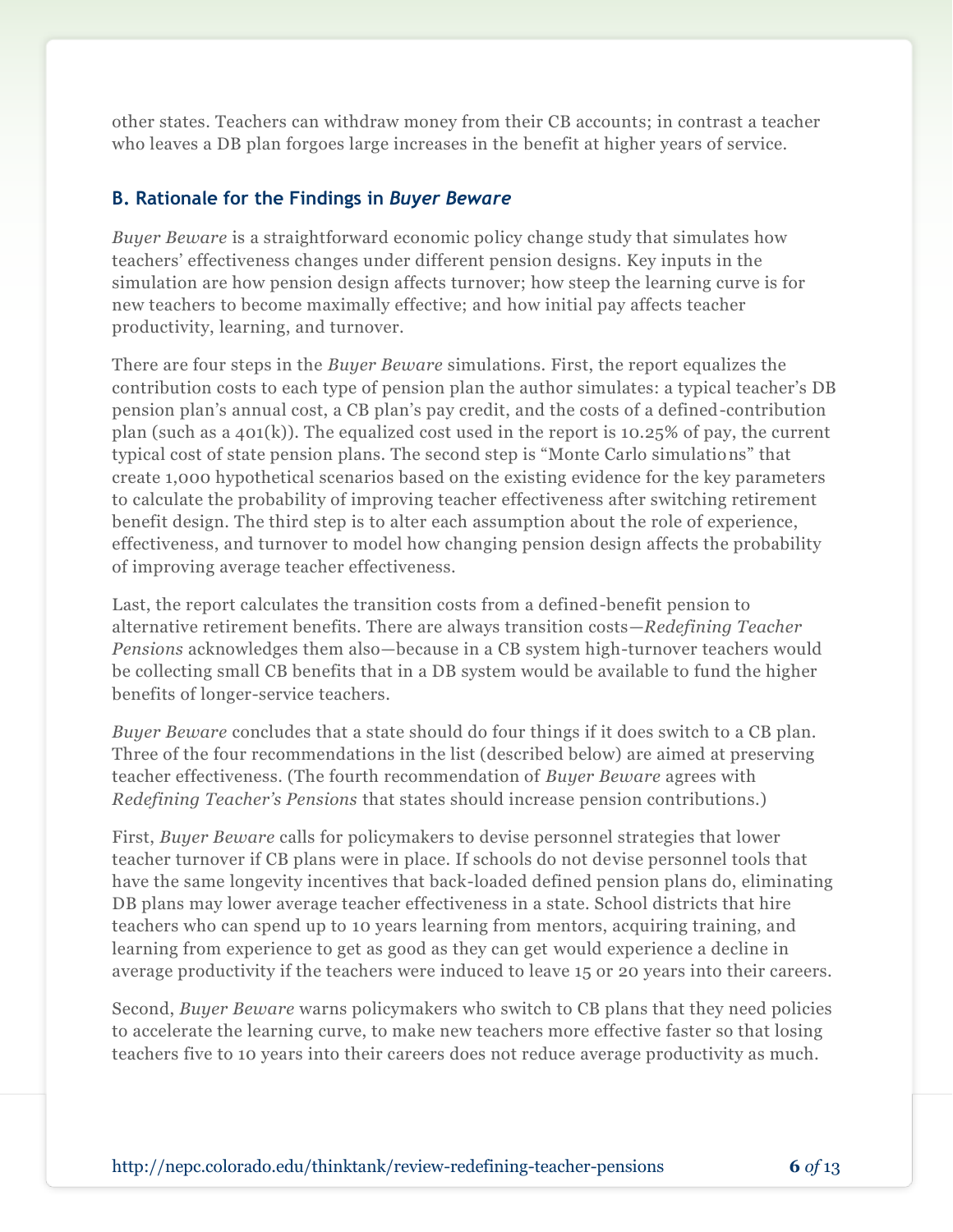Third, policymakers who switch to CB plans would have to increase initial pay for new teachers in order to attract high-quality new teachers and in order to maintain high productivity in the face of higher turnover.

There is some evidence that public employers would have only limited success in doing these things—reducing turnover, accelerating the learning curve, or raising initial pay to raise the chance of success of greater teacher effectiveness. First, there are few opportunities for public-sector employers to lower employee turnover. Private-sector employers that do not offer a defined-benefit pension often rely on stock options or other incentive pay to lower turnover for a desired amount of time. Public-sector employers do not have this opportunity. Second, accelerating the learning curve means increasing skill development support for new hires. The evidence from labor economics suggests that private employers are reluctant to provide key training to their employees if they feel that the employees will not be around long enough to make full use of the costly new training.<sup>9</sup>

### **IV. Reports' Use of the Research Literature**

Both reports are trying to do a hard thing—linking pension design to teacher turnover and teacher turnover to productivity—since research about all three connections is scarce. Both authors acknowledge the thin evidence for their conclusions and call for more research. Oddly, given the dearth of studies, the reports generally cite different research, only overlapping on three researchers, and even then not using the same studies. The main problem is no study isolates pension designs' effects on key decisions teachers make about work effort and attachment. Also, there apparently are few comprehensive studies on how quickly teachers reach peak performance.

Both reports rely on the work of Robert Costrell and Michael Podgursky on how pensions should be designed to meet the needs of a changing teacher workforce. However, the reports do not cite the same Costrell and Podgursky reports. <sup>10</sup>

To support its argument for front-loading pension benefits and paying new teachers more, *Redefining Teacher Pensions* also relies crucially on Jennifer King Rice's work<sup>11</sup> that synthesizes the literature to conclude that teachers peak at between five and 10 years of experience and that subsequent years of experience are not associated with much further improvement in student achievement outcomes. *Buyer Beware* uses a different Rice study to support a similar conclusion about the steepness of teachers' learning curves, but it uses that work to make an opposite argument: that high teacher turnover would raise training costs and lower a school district's average teacher effectiveness. <sup>12</sup> (It's worth noting here that *Buyer Beware* acknowledges that its simulations and conclusions are only as good as the underlying evidence.)

Unfortunately, *Redefining Teacher Pensions'* second conclusion, that veteran teachers use their superior bargaining power to boost their last years' salary at the expense of increasing salaries for new teachers, is based on three studies—some more than 15 years old—that are not very convincing because they are limited to survey data. <sup>13</sup>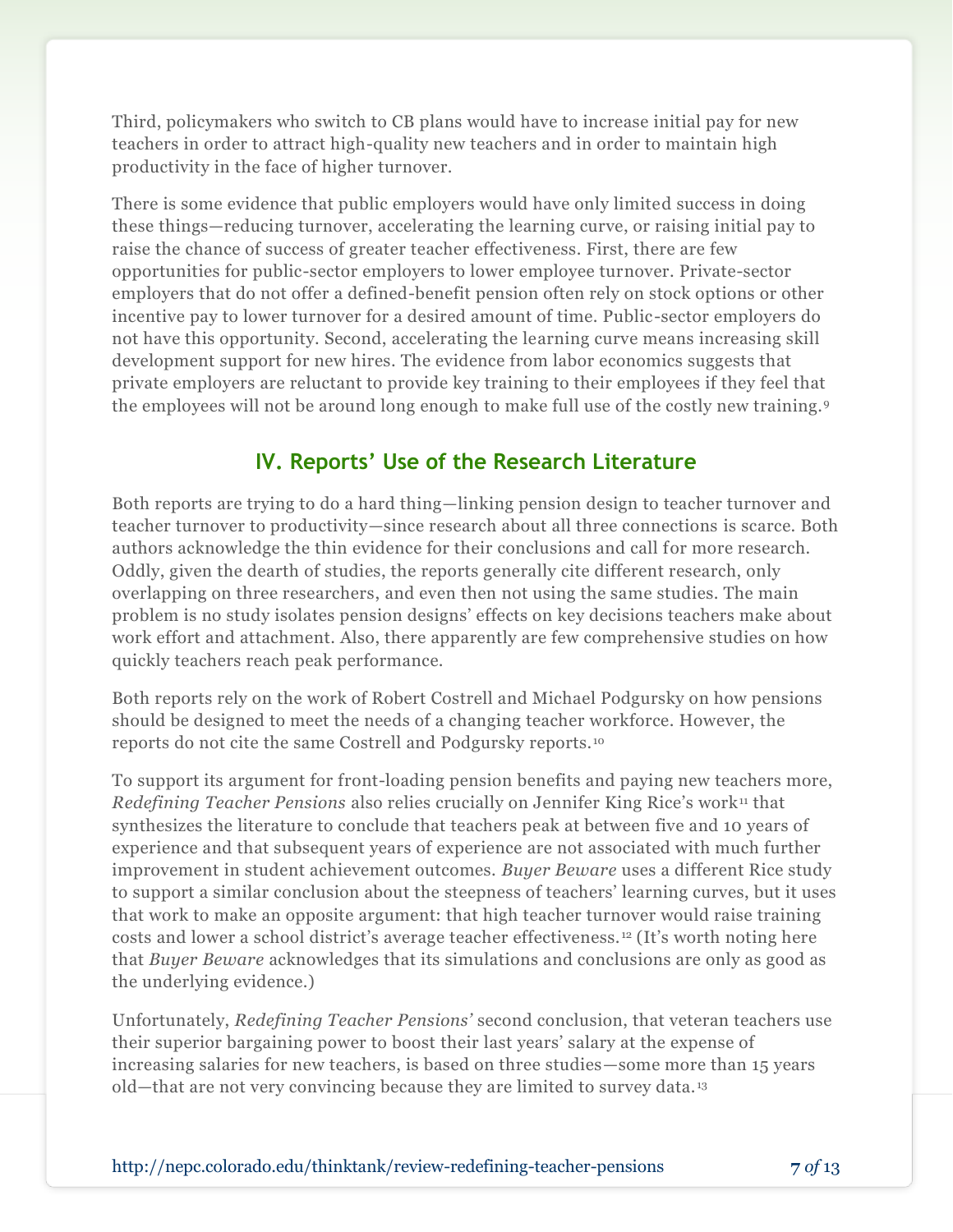#### **V. Review of the Reports' Methods**

Both reports could have been improved by a critical analysis of the history of teachers' pensions. A close review of historical fits and starts, experimentation, and the variety of pension plans may reveal why school districts eventually accepted the DB model across the nation. For instance, school districts may have experimented with different designs and found the defined-benefit design best suited their needs.

Further, neither report mentions the revolutionary changes in women's opportunities that have expanded professional women's choices of occupations beyond the ghettos of teaching and nursing. Moreover, the declining stigma of divorce and the declining pay of men results in a decreasing economic value of marriage and an increasing concern among women about their financial futures. Because of these changes, one might expect that women entering the workforce would be even be more concerned about—and would demand even more—secure pensions in their choice of professions.

If we accept that the incentives built into pension plans have an important effect on teachers' choices to remain in the profession, the next question is how to structure those incentives. *Redefining Teacher Pensions'* strong recommendation for CB plans depends on a supported empirical conclusion and on a very questionable assumption regarding how to benefit from teachers who reach peak performance. The supported empirical point is simply that many new teachers leave teaching after a few years, prior to reaching full potential at approximately five to 10 years.

However, the report then seems to miss the point that a fall in the rate of performance improvement is not the same thing as a fall in performance. If performance peaks at seven years, a sound compensation scheme should induce leaving well after seven years as teachers continue to work at peak performance. If an employee peaks at seven years and stays at peak performance, the compensation scheme should be arranged to induce the employees to work for many years beyond that—at least paying back in productivity what was forgone during the training period.

The problem with CB plans not penalizing turnover is that high turnover and higher pay for new teachers may lower the average level of experience in schools as it increases costs. More experienced, and presumably more effective teachers (again the arguments hinge on the evidence), will likely leave their jobs and be replaced by less experienced teachers. Whether the drop in experience matched by an increase in pay for newer teachers would increase or decrease average teacher productivity depends on the amount of turnover of experienced teachers, how long it takes a teacher to reach maximum productivity, and whether higher pay attracts better new teachers. Some of these key factors are not considered in *Redefining Teacher Pensions*.

#### **VI. Review of the Findings and Conclusions**

As mentioned, both reports address the appropriateness of current pension systems meeting the changing needs of school systems. In doing so, both crucially rely on two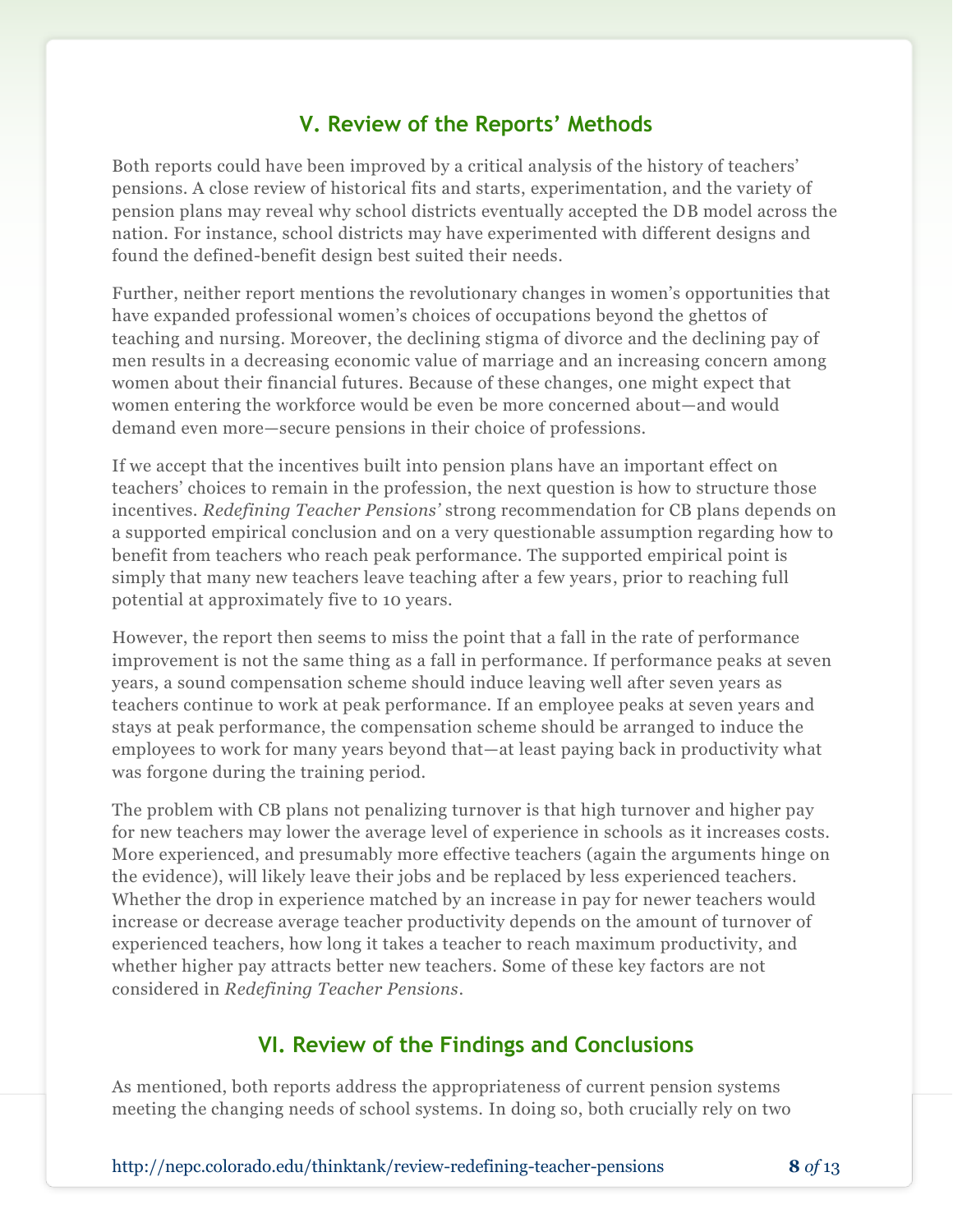bodies of research. The first is evidence about the trajectory of teacher productivity (measured in terms of a teacher's impact on standardized test scores) over the work lifecycle of a teacher. The second is how much teachers' decisions to stay or leave the profession are affected by the design of their pension plan.

*Buyer Beware* recommends states increase funding for current pensions rather than spend money transitioning from traditional DB plans to CB plans. The problem of states underfunding DB plans, this report concludes, is not the result of plan design but rather of faulty and inadequate funding. (In fact, both reports contend that pension systems have been underfunded). *Buyer Beware* presents a sound argument that switching to a CB plan is likely to cost more and is also likely to lower the average effectiveness of a teaching work force.

Similarly, a major consideration in both reports is that it will cost a lot to change the pension plan design if current teachers' benefits are not cut—which raises a whole host of legal and political questions. Both reports astutely point out that cutting pensions would be unwise. This is because under the current system, short-stay teachers subsidize the pensions for long-timers. Both authors are aware that increased costs associated with a shift to a CB system could lower future salary increases, which becomes a self-defeating strategy.<sup>14</sup>

*Buyer Beware* acknowledges, however, that one of the best features of CB plans is their portability across district and state lines. It argues that portability could be improved under existing DB plans through reciprocity agreements and other such mechanisms. This, too, is an important point, as is *Buyer Beware*'s contention that the downside of portability is potentially serious. Since the CB design does not penalize leaving the profession, many middle-aged, peak-performing teachers may be induced to leave. To understand why this is a concern, note the general acknowledgement that the teacher learning curve levels off after a certain age when teachers stop improving—are at least, do not improve as rapidly. But, as mentioned throughout this review, these reports cite no evidence of teachers' performance degrading significantly after reaching maximum effectiveness. Accordingly, losing a veteran teacher may generally mean losing someone working at a peak performance level. The goal is to design pensions to create incentives for such peak-performing teachers to remain on the job.

In truth, little evidence exists that teachers' decisions to enter, leave, or retire from teaching are largely due to pension accrual schedules or marginal increases in pay. Thus, policymakers are considering decisions on the basis of limited information.

## **VII. Usefulness of the Report for Guidance of Policy and Practice**

These reports address vital areas in contemporary compensation policies and school finance. Unfortunately, while proposals to change teacher pension plan design rest on claims about teacher productivity, research about how to define "teacher productivity" in terms that are broader than test scores, and how productivity changes over a typical teacher's career cycle, remains undeveloped and unclear. These reports also do not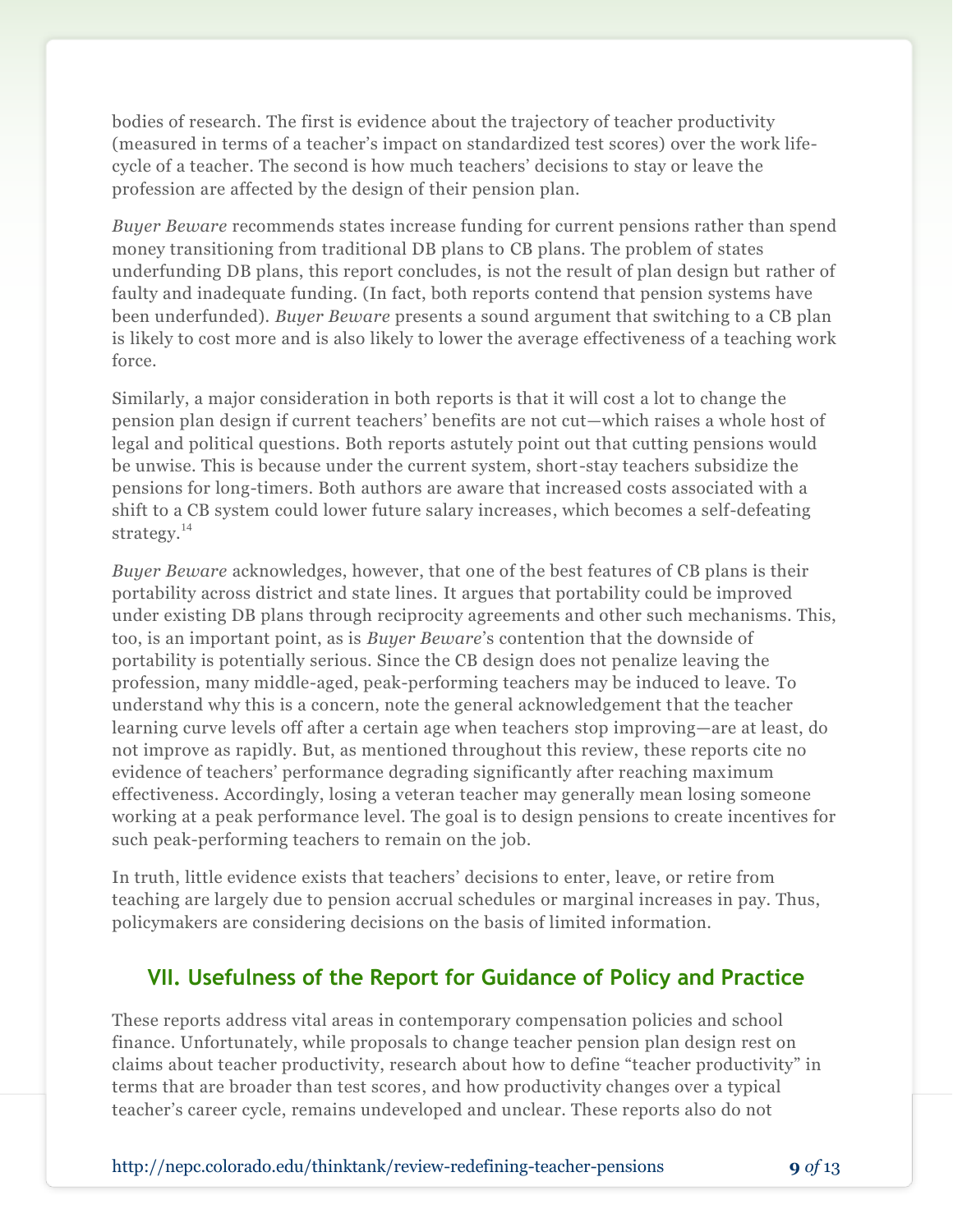consider an obvious and vital factor: the history of why defined-benefit plans dominate teacher compensation plans and why they have worked so well for nearly a century all across the nation. *Buyer Beware* appropriately calls on policymakers to be cautious about implementing CB plans advocated in *Redefining Teacher Pensions.* Both reports appropriately call on policymakers to increase funding for teachers pensions. And *Redefining Teacher Pensions* offer two interesting recommendations worth consideration: tying adequate pension funding to Title 1 funding and changing state constitutions to inhibit unaffordable benefit increases.

*Buyer Beware* is an appropriately named report because it conditions its negative assessment of CB plans on the lack of good data on how a pension plan's design attracts and retains the best teachers. The report points out that the transition is costly and the costs could be used to shore up existing plans and pay new teachers more.

California Governor Jerry Brown on October 27, 2011, proposed a CB plan for California's new teachers. Under the new plan, teachers who will have 35 years of service would receive 75 percent of their salaries. The new pension is compared with the current pensions, in which teachers who retire at age 64 with 35 years of service have pensions worth 84 percent of their final pay.<sup>15</sup> These two new reports from the Center for American Progress will most likely be cited in discussions about how the new pension proposal may affect teacher quality and effectiveness in California.

Teacher pensions have become a prominent topic in educational policy debates. These two reports are valuable contributions, not so much because of the proposals they set forth but as flags for the complicated and sometimes counter-productive effects of many current proposals. The costs of changing pension systems may be greater than the potential gains; our ability to measure teacher productivity remains elusive; the characteristic and historical underfunding of retirement plans is a time-bomb; the ability to attract and retain young, talented teachers remains problematic; and the scant research evidence we have on all these issues indicate that careful and wise deliberation of teacher pension systems has not reached fruition—in fact, it has just begun.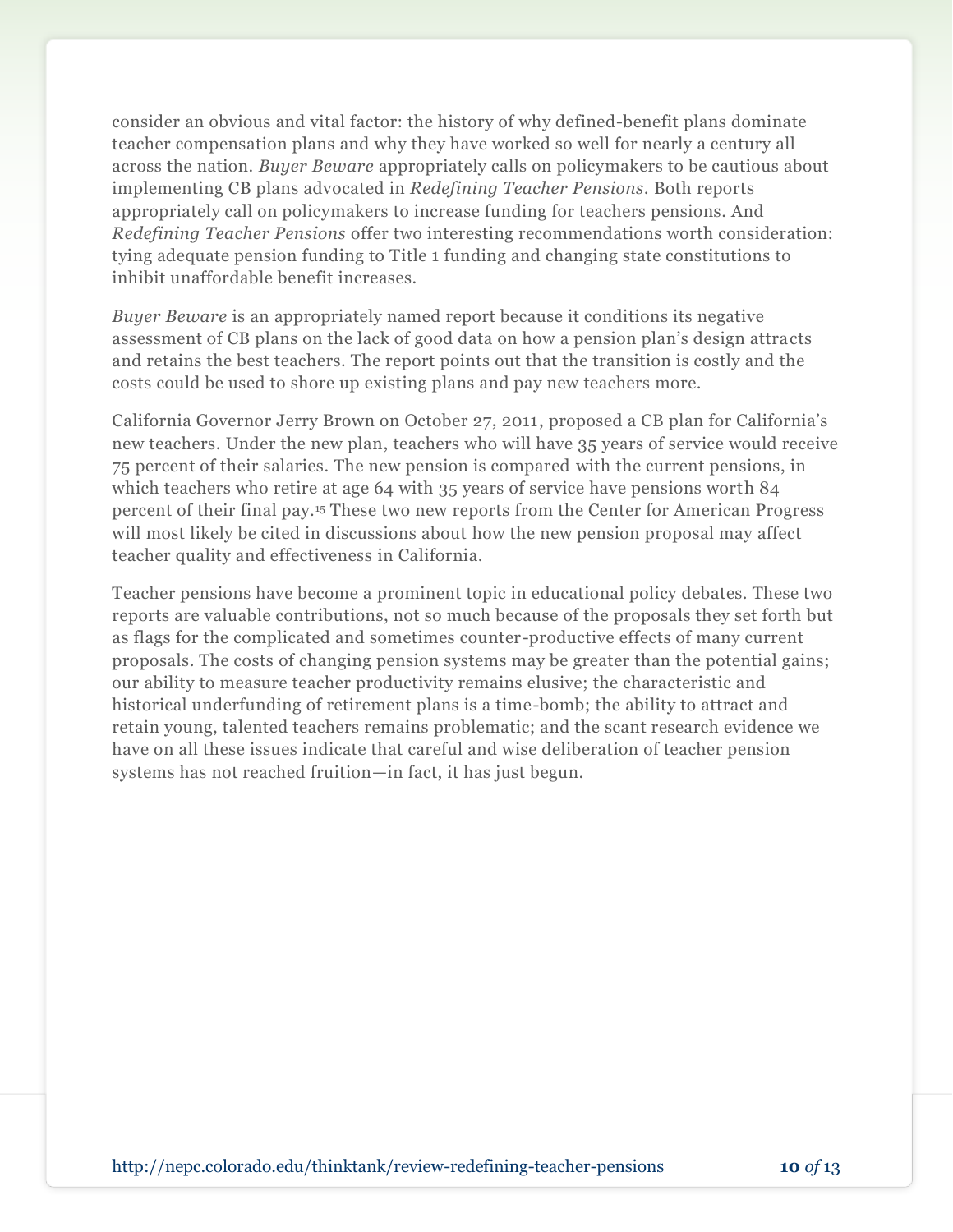#### **Notes and References**

1 Miller. R. T. (2011). *Redefining Teacher Pensions. Strategically Defined Benefits for New Teachers and Fiscal Sustainability for All.* Washington DC: Center for American Progress. Retrieved November 14, 2011, from http://www.americanprogress.org/issues/2011/09/redefining\_teacher\_pensions.html.

2 Weller, C. E. (2011). *Buyer Beware The Risks to Teacher Effectiveness from Changing Retirement Benefits.* Washington DC: Center for American Progress. Retrieved November 14, 2011, from http://www.americanprogress.org/issues/2011/09/buyer\_beware.html.

3 Miller's endnote 6 cites Bureau of Labor Statistics (2009). Table 2. Retirement Benefits: Access, participation, and take-up rates, State and local government workers, National Compensation Survey. Washington, DC: Author. Retrieved November 14, 2011, from

http://www.bls. gov/ncs/ebs/benefits/2009/ownership/govt/table02a.pdf.

4 Rice, J. K. (2010). *The Impact of Teacher Experience: Examining the Evidence and Policy Implications*, Brief 11*.* Washington, DC: National Center for Analysis of Longitudinal Data in Education Research at the Urban Institute. Retrieved November 14, 2011, from http://www.urban.org/publications/1001455.html.

5 Both reports display similar graphs with these relationships. Miller's graph is on page 16, and Weller's graph is on page 5.

6 This article describes how deferred compensation lines up with the needs of the employer to induce employees to stay beyond the period in which they are paid more than their productivity at the beginning of their careers:

Allen, S.G., Clark, R.L., & McDermed, A. (1993). Pensions, bonding, and lifetime jobs. *Journal of Human Resources 28* (3), 463–481.

7 Weller cites the following studies on the causes of teacher turnover:

Watlington, E., Shockley, R., Guglielmino, P., & Felsher, R. (2010). The high cost of leaving: An analysis of the cost of teacher turnover. *Journal of Education Finance 36* (1), 22-37.

Loeb, S., Darling-Hammond, L, & Luczak, J. (2005). How teaching conditions predict teacher turnover in California schools. *Peabody Journal of Education 80*(3), 44-70.

Smith, T. & Ingersoll, R. (2004).What are the effects of induction and mentoring on beginning teacher turnover? *American Educational Research Journal, 41* (3), 681-714.

Somech, A. (2010).Participative decision making in schools: A mediating moderating analytical framework for understanding school and teacher outcomes. *Educational Administration Quarterly 46* (2), 174-209.

Only in the conclusion does *Redefining Teachers Pensions* mention an important incentive not related to pension or pay. The Federal Perkins Loan program forgives student loans for new teachers under certain circumstances, providing an incentive for new college graduates to be teachers. Such a program may be a more effective incentive than a CB, front-loaded pension plan or a slight increase in starting pay.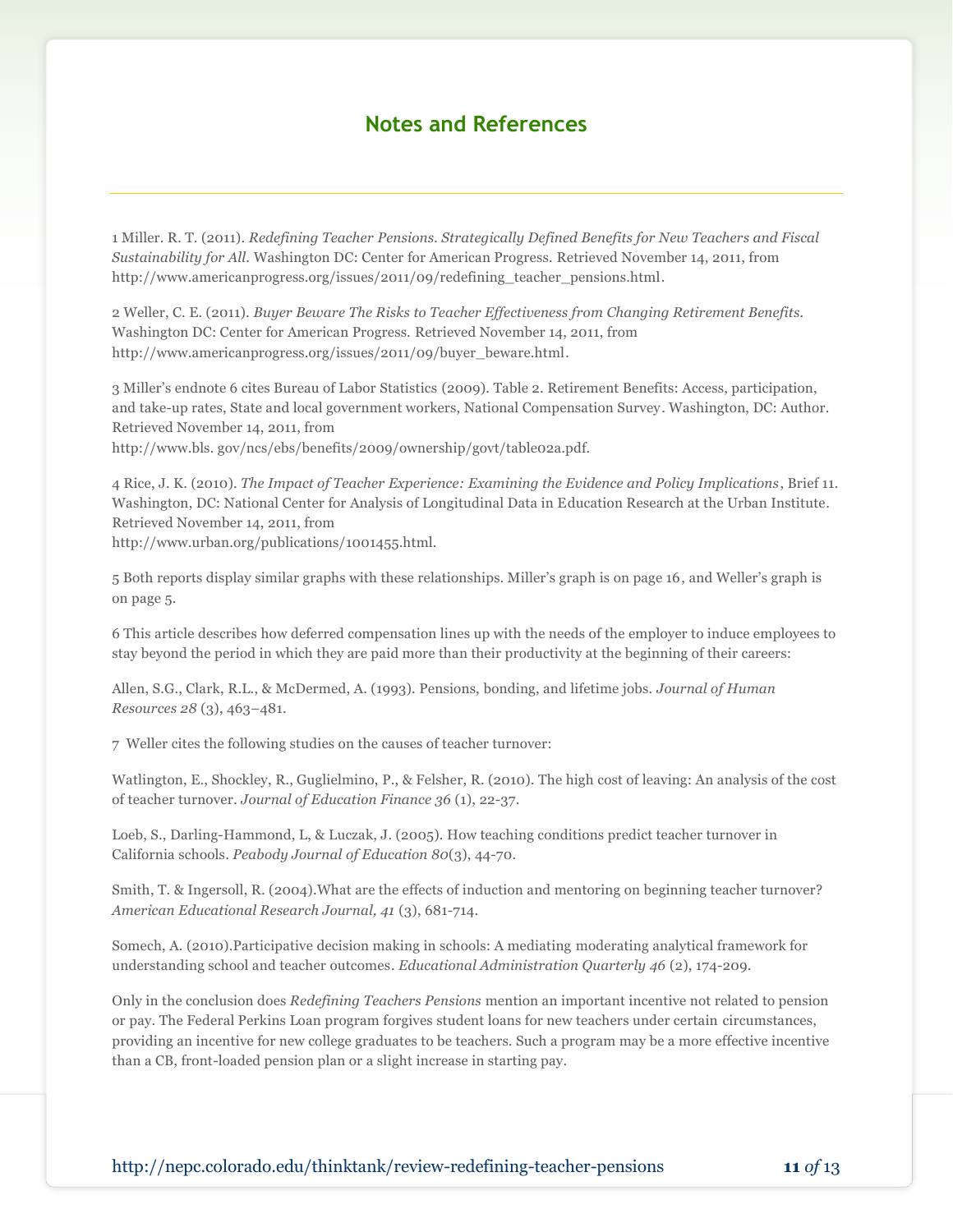8 Miller's endnote 16 cites William H. Marinell (2009). Policy solution or hollow promise? Will mid-career entrants to U.S. public school teaching help avert a teacher shortage, reduce racial and gender imbalances, and fill vacancies in hard-to-staff subjects and schools? Harvard University, Graduate Education Thesis, M3380.

9 Niehaus, G. & Yu, T. (2005). CB plan conversions: evidence on excise taxes and implicit contracts. *Journal of Risk and Insurance, 72* (2),321-352.

Ippolito, R.A. (1997). *Pension Plans and Employee Performance: Evidence, Analysis, and Policy.* Chicago and London: University of Chicago Press.

10 *Redefining Teachers' Pensions* cites:

Costrell, R.M. & Podgursky, M. (2010). Distribution of benefits in teacher retirement systems. *Education Finance and Policy 5*(4).

Costrell, R.M. & Podgursky, M. (2010). Golden handcuffs: Teachers who change jobs pay a high price. *Education Next 10* (1): 60–66. Retrieved November 14, 2011, from [http://educationnext.org/golden-handcuffs/.](http://educationnext.org/golden-handcuffs/)

Costrell, R.M. & Podgursky, M. (2007). Efficiency and equity in the time pattern of teacher pension benefits: An analysis of four state systems, Working Paper #6. Washington, DC: Center for Analysis of Longitudinal Data in Education Research, Urban Institute. Retrieved November 14, 2011, from [http://www.caldercenter.org/PDF/1001070\\_Efficiency\\_Equity.pdf.](http://www.caldercenter.org/PDF/1001070_Efficiency_Equity.pdf)

*Buyer Beware* cites

Costrell, R., and Podgursky, M. (2009). Peaks, cliffs, and valleys: The peculiar incentives in teacher retirement systems and their consequences for school staffing. *Education Finance and Policy 4* (2), 175-211.

11 Rice, J. K. (2010). *The Impact of Teacher Experience: Examining the Evidence and Policy Implications*, Brief 11. Washington, DC: National Center for Analysis of Longitudinal Data in Education Research at the Urban Institute. Retrieved November 14, 2011, from http://www.urban.org/publications/1001455.html.

12 Rice, J. K. (2003). *Teacher quality: Understanding the effectiveness of teacher attributes.* Washington, DC: Economic Policy Institute.

13 Miller cites this review article in endnote 14. For an overview of the evidence, see Chait, R. (2009) *Teacher Support for Compensation Reform.* Washington, DC: Center for American Progress. Retrieved November 14, 2011, from http://www.americanprogress.org/issues/2009/11/compensation\_surveys.html.

14 At the end of the *Redefining Teacher Pensions*, the author tosses in a disconnected and ill-supported argument that links two research findings briefly to argue that pensions should reward young teachers. It asserts that 75% of Teach for America teachers leave teaching after three years and that TFA teachers are just as effective, as measured by test scores, as the teachers they work beside, according to two studies:

Xu, Z., Hannaway, J., & Taylor, C. (2009) *Making a Difference? The Effects of Teach For America in High School.*Washington, DC: The Urban Institute/CALDER. Retrieved November 14, 2011, from [http://www.urban.](http://www.urban/) org/UploadedPDF/411642\_Teach\_America.pdf.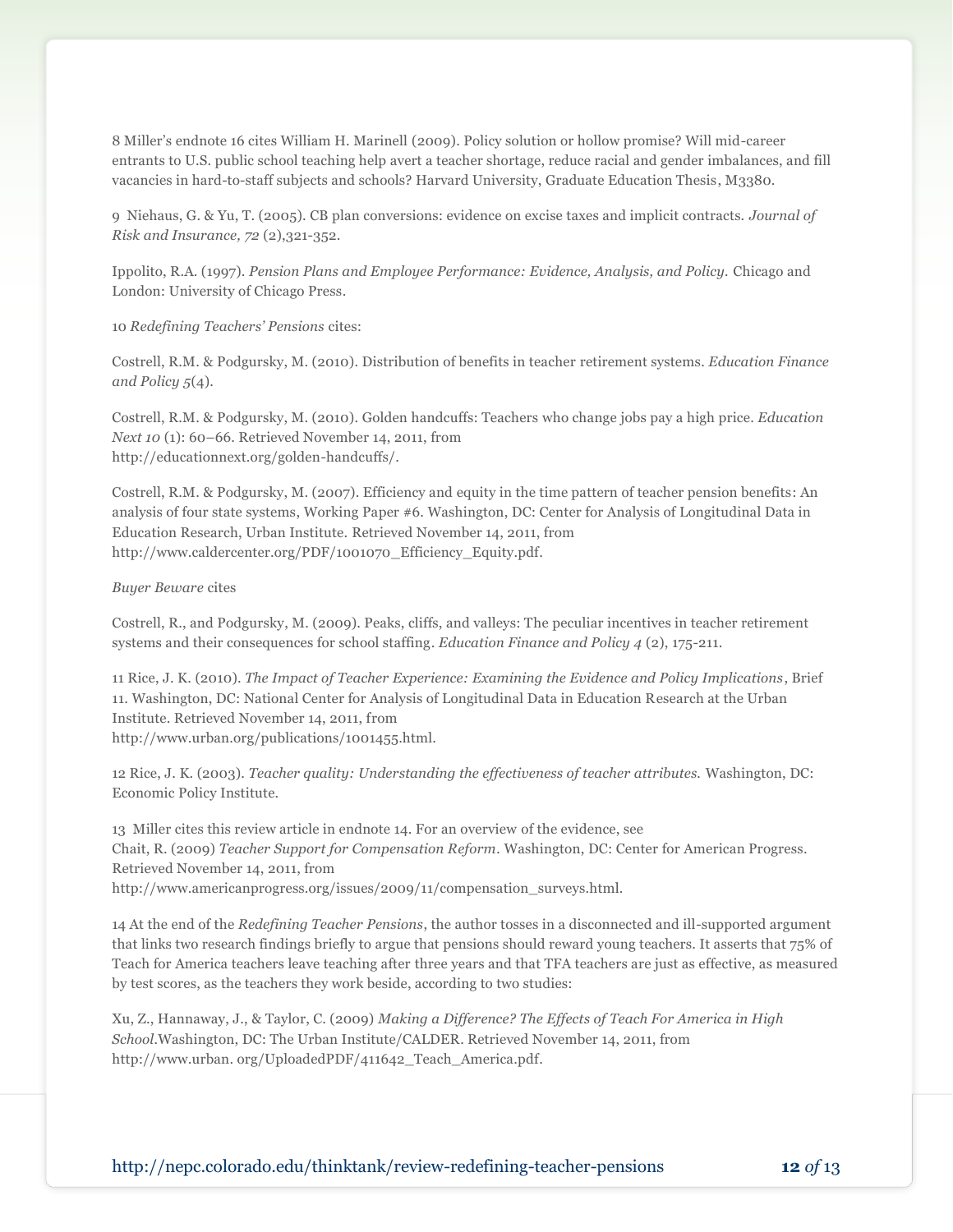Decker, P.T., Mayer, D.P., & Glazerman, S. (2004). *The Effects of Teach For America on Students.* Princeton: Mathematica Policy Research, Inc. Retrieved November 14, 2011, from [http://www.teachforamerica.org/assets/documents/mathematica\\_results\\_6.9.04.pdf.](http://www.teachforamerica.org/assets/documents/mathematica_results_6.9.04.pdf)

Yet because TFA teachers are placed in hard-to-staff schools, the comparison teachers that they work with are also relatively inexperienced and minimally trained. See

Heilig, J.V. & Jez, S.J. (2010). Teach For America: A Review of the Evidence. Boulder, CO: National Education Policy Center. Retrieved November 5, 2011, from http://nepc.colorado.edu/publication/teach-for-america

In any case, this finding comes late in *Redefining Teacher Pensions*, and it is offered to suggest, not prove, that new teachers have different career trajectories. But TFA supplies a very small source of new teachers, and even if the number were larger, it seems that higher pay, not front-loaded pensions, would induce lower turnover. (In fact, *Redefining Teacher Pensions* acknowledges the need for higher pay.) In the end, the problem of front-loaded pensions inducing early and high turn-over remains problematic.

15 Fensterwald, J. (2011). "Pension reform's Impact on Teachers: Brown would raise new teachers' retirement age to 67.‖ Blog post at *Thoughts On Public Education (TOP-Ed)*, a forum on education policies in California and Silicon Valley. It is funded by the William and Flora Hewlett Foundation, the Stuart Foundation and the Walter S. Johnson Foundation, and sponsored by the Silicon Valley Education Foundation. Retrieved November 14, 2011, from http://toped.svefoundation.org/2011/10/28/pension-reforms-impact-on-teachers/.